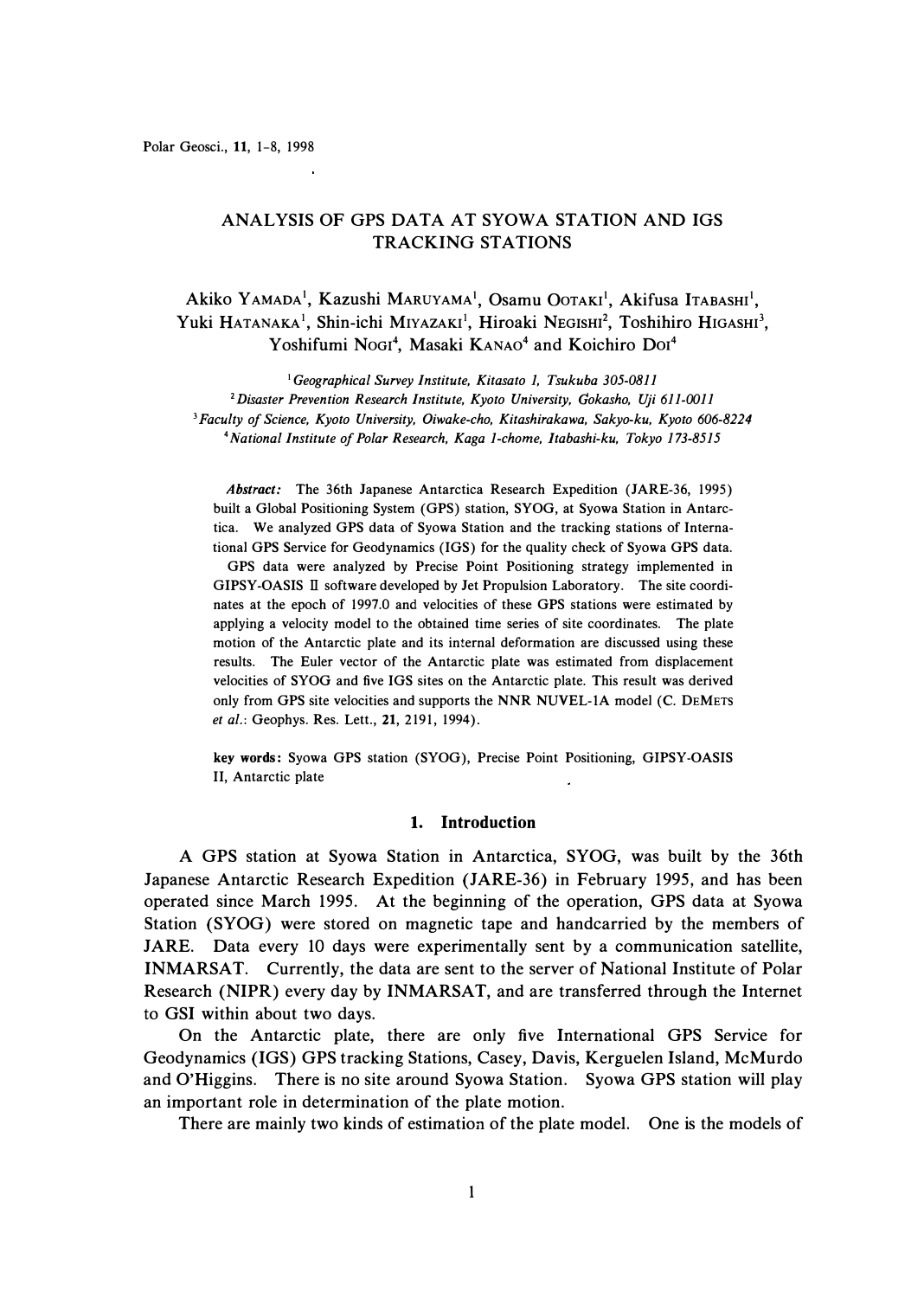**current plate motions, NUVEL-1 (DEMETS** *et al.,* **1990), NNR NUVEL-1 (ARGUS and GORDEN, 1991), NNR NUVEL-lA (DEMETS** *et al.,* **1994) etc., which have been determined using seafloor spreading rates, azimuths of transform faults, slip vectors of earthquakes and so on. The other is the model estimated by space geodetic technique, and LARSON** *et al.* **( 1997) estimated global plate model by using the site coordinate time series of IGS GPS stations, of which there is only two on the Antarctic plate. In this paper, motion of the Antarctic plate is modeled using six GPS stations, Syowa Station and the five IGS sites.** 

## **2. GPS Data**

**We used the data at Syowa (SYOG) and six neighboring IGS tracking stations. At the beginning of the observation, we obtained GPS data from SYOG sent by INMARSAT only every 10 days. GPS data for one year on magnetic tape were sent a year later. At present, we can obtain the data every day. About 95% of data of Syowa Station are available for the observational period. However, the SYOG receiver has a clock instability and less than 10% of the data have a large clock offset.** 

**We selected six IGS tracking stations around Syowa Station, of which five stations are located on the Antarctic plate and the reminder is on the Macquarie Ridge, part of the plate boundary between Pacific and Australian plates. The site name, receiver, antenna, frequency standard and agency for each site are displayed in Table 1.** 

| Agency        |
|---------------|
|               |
| <b>AUSLIG</b> |
| <b>AUSLIG</b> |
| <b>CNES</b>   |
| NASA/JPL      |
| <b>IFAG</b>   |
| <b>AUSLIG</b> |
| <b>GSI</b>    |

*Table 1. Station information.* 

#### **3. Data Analysis**

**We used the Precise Point Positioning (PPP) strategy which is implemented in GIPSY-OASIS II developed by JPL (WEBB and ZuMBERGE, 1997).** 

**Usually, GPS baseline analysis is conducted by forming double differences in order to cancel the common clock error from the phase data. For the data of this study, however, it was difficult to form double differences for two reasons. One is the lack of some GPS data. At first, there were only every 10 days of GPS data at Syowa Station. Also, sometimes there were no GPS data at some IGS tracking sites for the analysis. The second reason is that the baselines are too long to form double differences. PPP is advantageous for such situations because it analyzes the data site by site without taking double differences. Instead, we need a consistent set of global parameters, such as**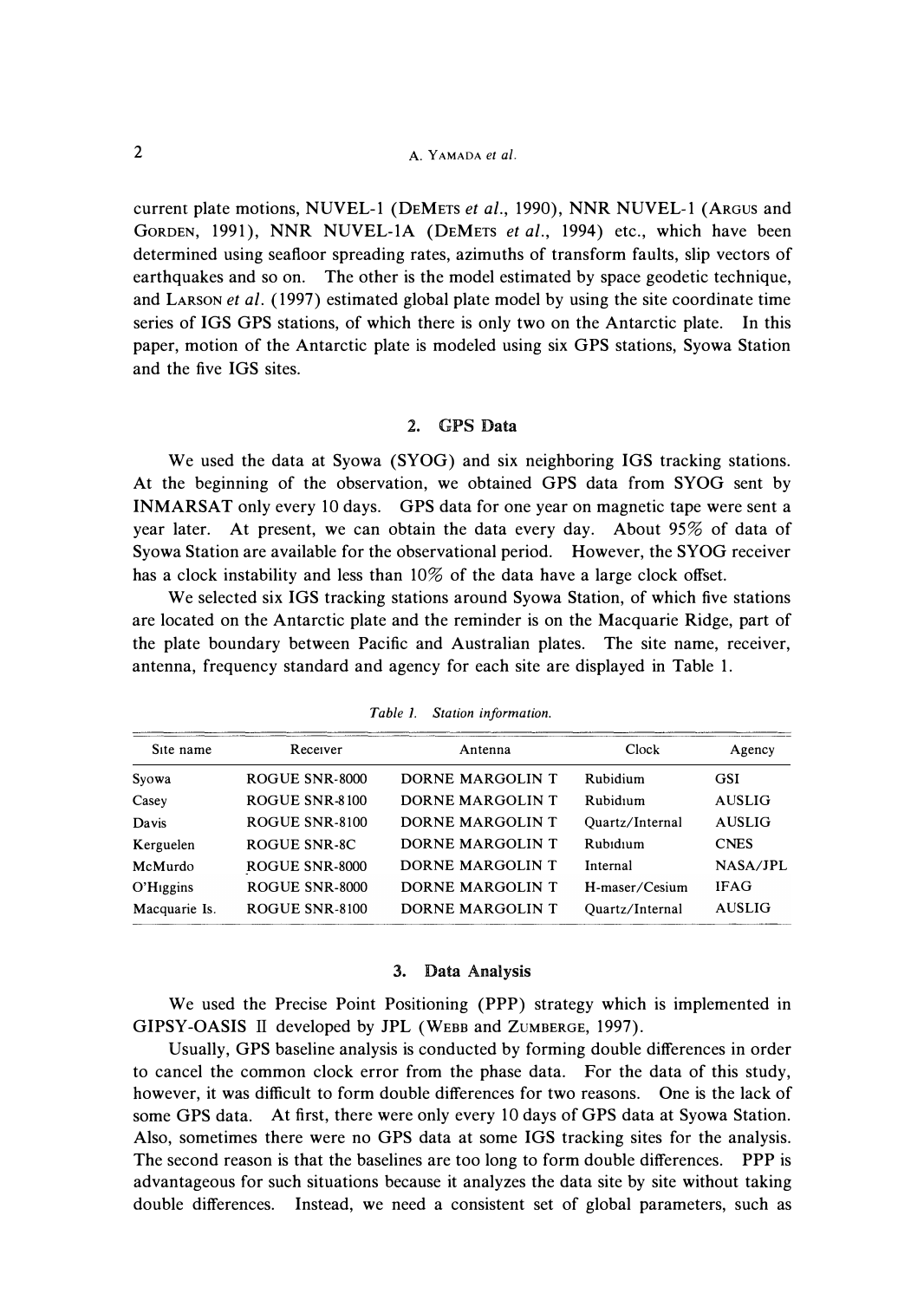**satellite clock, satellite orbit information and earth rotation parameters, analyzed from the global GPS tracking network. These parameters estimated in the JPL FLINN analysis are available from JPL by anonymous ftp.** 

**The accuracy of PPP is higher than that of conventional point positioning. First, PPP uses not only pseudorange but also carrier phase. Usually, the point positioning method uses only pseudorange, which is noisy. Second, while normal point positioning uses the broadcast orbit, of quality less than about 40 cm, PPP uses the global solution as a transmitter parameter, such as the precise orbit and clock parameter, obtained by JPL FLINN analysis. The accuracy of these parameters is a few centimeters or better (ZUMBERGE** *et al.,* **1997).** 

# **4. Reference Frame**

**The global parameters used in this paper are estimated by JPL in the IERS Terrestrial Reference Frame (ITRF). ITRF93 was used as the reference frame at the beginning of the observations in March 1995. It was changed into ITRF94 on June 30, 1996. Therefore, the analyzed site coordinates are based on two kinds of ITRF. In order to obtain the site coordinates in common reference frame, we converted site coordinates estimated in ITRF93 into ITRF94 by trans96 software with parameters of the International Earth Rotation Service (IERS) to assure the consistency of the results (ToBITA, 1997). However, even after this conversion, the combined time series of coordinates showed a jump on June 30, 1996 and a change of site velocities before and after the reference frame was changed. Since the conversion parameters were determined using global space geodetic sites, which are inadequately weighted in the northern hemisphere, this inconsistency may have been caused because these parameters are not adequate for these sites for the high latitude region in the southern hemisphere. Therefore, we used the data only after June 30, 1996, to keep the consistency of reference frames and estimated coordinates in ITRF94.** 

#### **5. Result**

**Figure 1 shows the time series of the coordinates at Syowa (a) and McMurdo (b) Stations. Several outliers are shown in the time series of Syowa Station, especially in height component, and the standard deviations of some coordinates are larger than the others. Although we used 24-hour phase data for our analysis, only one-third of the SYOG data were used in some SYOG analysises as compared with other SYOG analysises. We checked a clock offset using Bernese version 4.0 analysis software (ROTHACHER and MERVART, 1996). The result is shown in Table 2. Though the clock**  offset of other stations where rubidium is used is about  $10^{-4}$ - $10^{-5}$ , the clock offset of Syowa Station is about  $10^{-4}$ – $10^{-2}$ , which is two orders of magnitude bigger than the **others. This was caused by receiver time-tag trouble. Thus, in this paper, only good SYOG results are used for further analysis.** 

**From the time series of the coordinates, the coordinates at epoch 1997 .0 and the displacement velocities are estimated on the assumption that the velocities are constant (Tables 3-6). Table 3 and Table 4 show XYZ component and BLH component of site**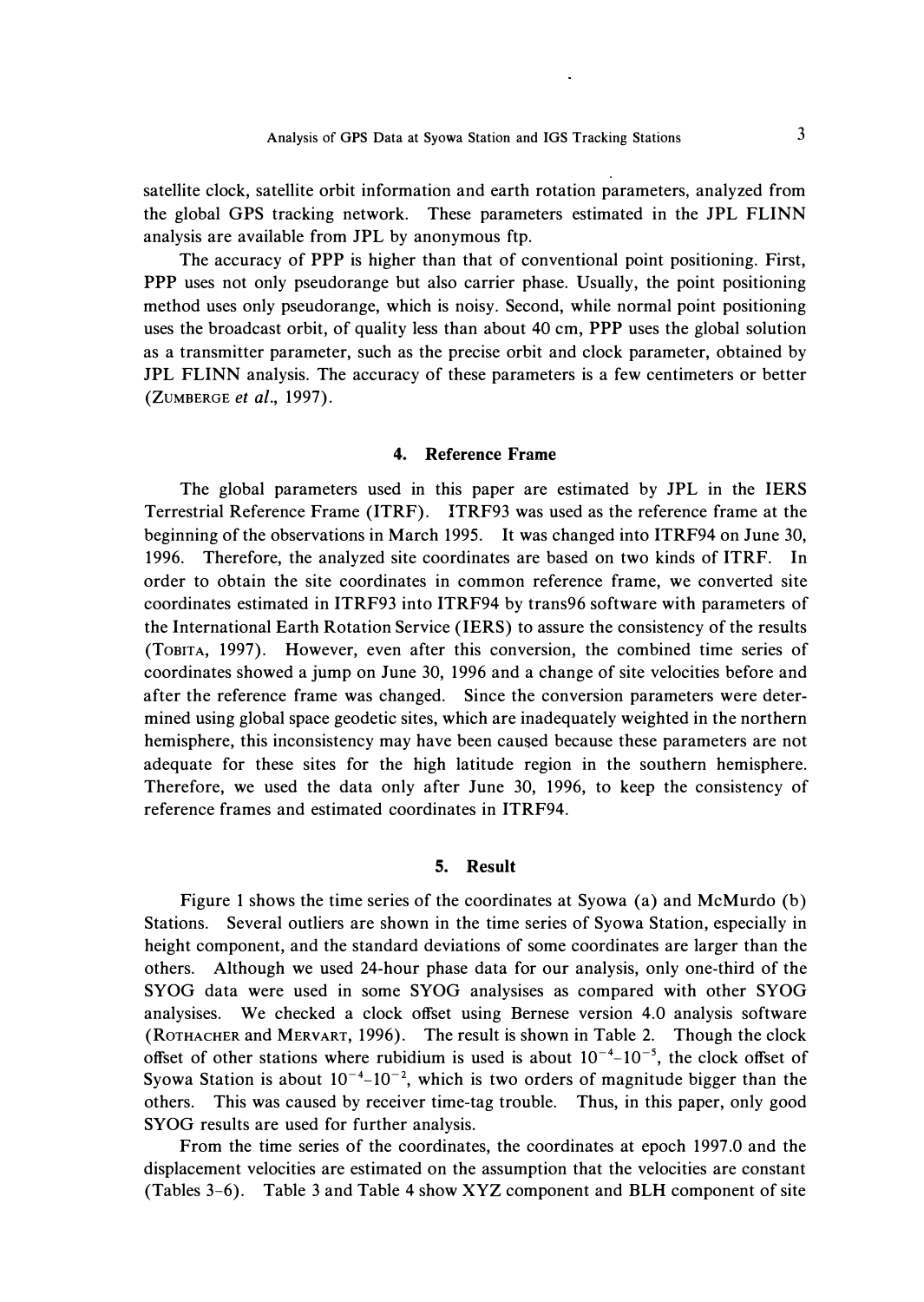

**Syowa Station July 1996 - June 1997** 

96Jul 96Aug 96Sep 960ct 96Nov 96Dec 97 Jan 97Feb 97Mar 97 Apr 97May 97 Jun





96Jul 96Aug 96Sep 96Oct 96Nov 96Dec 97Jan 97Feb 97Mar 97Apr 97May 97Jun *Fig. lb. Time series of McMurdo Station (1996. 7.1-1997. 6. 30).*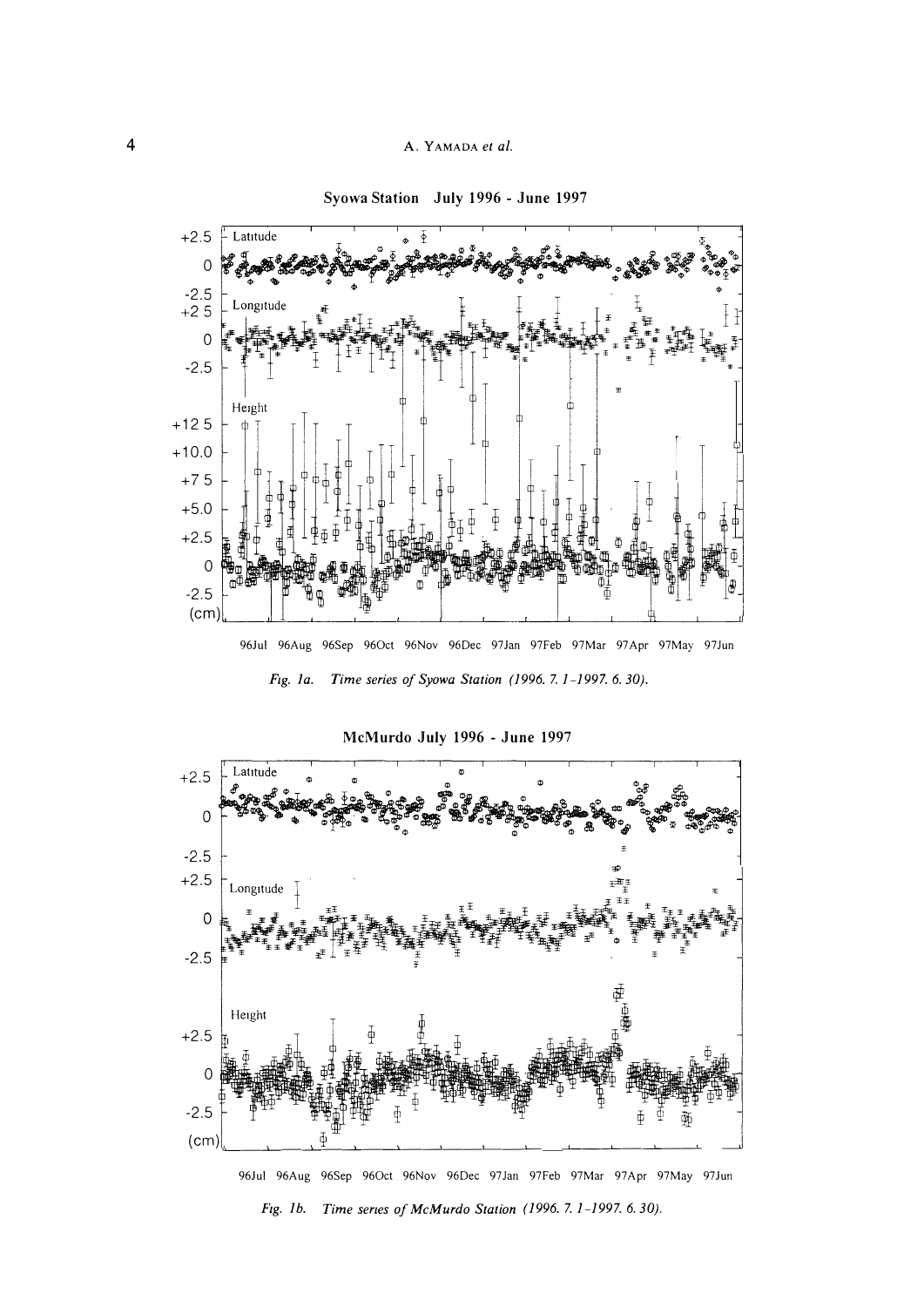|     | Syowa         | Casey         | Davis         | Kerguelen      | McMurdo        | O'Higgins      |
|-----|---------------|---------------|---------------|----------------|----------------|----------------|
| 260 | $1.109E - 02$ | $1.364E - 04$ | $4.167E - 04$ | $-1.842E - 05$ | $1.540E - 07$  | $-3.000E - 09$ |
| 261 | $1.496E - 02$ | $1.607E - 04$ | $4.418E - 04$ | $-1.910E - 05$ | $3.800E - 08$  | $-1.170E - 07$ |
| 262 | $1.882E - 02$ | $1.851E - 04$ | $4.688E - 04$ | $-2.001E - 05$ | $1.580E - 07$  | $0.000E + 00$  |
| 263 | $2.269E - 02$ | $1.848E - 05$ | $4.919E - 04$ | $-2.056E - 05$ | $-1.260E - 07$ | $-1.500E - 08$ |
| 264 | $2.655E - 02$ | $4.172E - 05$ | $5.170E - 04$ | $-2.067E - 05$ |                | $-8.500E - 08$ |
| 265 | $4.197E - 04$ | $6.513E - 05$ | $5.422E - 04$ | $-2.049E - 05$ | $1.100E - 08$  | $-1.760E - 07$ |
| 266 | $4.280E - 03$ | $8.860E - 05$ | $5.673E - 04$ | $-2.106E - 05$ | $-1.450E - 07$ | $4.100E - 08$  |
| 267 | $8.141E - 03$ | $1.121E - 04$ | $5.923E - 04$ | $-2.094E - 05$ |                | $-1.360E - 07$ |
| 268 | $1.200E - 02$ | $1.353E - 04$ | $1.750E - 05$ | $-2.065E - 05$ | $-8.500E - 08$ | $1.780E - 07$  |
| 269 | $1.588E - 02$ | $1.587E - 04$ | $4.273E - 05$ | $-1.964E - 05$ | $-1.100E - 08$ | $3.700E - 08$  |

*Table 2. Clock offset (s).* 

*Table 3. XYZ coordinates and their standard deviations (dx, dy, dz), ITRF94, epoch 1997. 0.* 

| Site name     | X(m)            | Y(m)            | Z(m)            |        | dx (mm) dy (mm) dz (mm) |        |
|---------------|-----------------|-----------------|-----------------|--------|-------------------------|--------|
| Syowa         | 1766207.8686    | 1460290.3801    | $-5932297.7652$ | 0.1067 | 0.1023                  | 0.2454 |
| Casey         | $-901776.1544$  | 2409383.4235    | $-5816748.4185$ | 0.1009 | 0.1049                  | 0.1961 |
| Davis         | 486854.5517     | 2285099.3093    | $-5914955.6820$ | 0.1138 | 0.1141                  | 0.2242 |
| Kerguelen     | 1406337.3652    | 3918161.1731    | $-4816167.4263$ | 0.0956 | 0.1226                  | 0.1401 |
| McMurdo       | $-1311703.2518$ | 310815.1077     | $-6213255.1830$ | 0.1291 | 0.1328                  | 0.4036 |
| O'Higgins     | 1525872.5117    | $-2432481.3391$ | $-5676146.1890$ | 0.1114 | 0.1151                  | 0.1993 |
| Macquarie Is. | $-3464038.5430$ | 1334172.7888    | $-5169224.4013$ | 0.1503 | 0.1303                  | 0.1930 |

*Table 4. BLH coordinates, ITRF94, eqoch 1997. 0.* 

| Site name     | $B$ (degree)    | $L$ (degree)    | H(m)      |
|---------------|-----------------|-----------------|-----------|
| Syowa         | $-69.006957330$ | 39.583744391    | 50.0902   |
| Casey         | $-66.283358733$ | 110.519705456   | 22.4518   |
| Davis         | $-68.577322583$ | 77.972613661    | 44.4048   |
| Kerguelen     | $-49.351466540$ | 70.255521424    | 73.1270   |
| McMurdo       | $-77.838348580$ | 166.669324892   | 98.0671   |
| O'Higgins     | $-63.320723546$ | $-57.900340695$ | 30.7840   |
| Macquarie Is. | $-54.499532741$ | 158.935833723   | $-6.6746$ |

*Table 5. XYZ rates and their standard deviations (dVx, dV<sup>y</sup> , dVz ), ITRF94.* 

| Site name     | $V_{X}(mm/yr)$ | $V_Y$ (mm/yr) | $V_z$ (mm/yr) |      |      | $dV_x(mm/yr) dV_y(mm/yr) dV_z(mm/yr)$ |
|---------------|----------------|---------------|---------------|------|------|---------------------------------------|
| Syowa         | 6.86           | $-0.56$       | $-5.89$       | 0.37 | 0.36 | 0.87                                  |
| Casey         | $-3.91$        | 6.05          | $-44.92$      | 0.31 | 0.33 | 0.63                                  |
| Davis         | $-0.97$        | $-6.40$       | 1.18          | 0.37 | 0.37 | 0.74                                  |
| Kerguelen     | $-7.47$        | $-1.60$       | 2.79          | 0.33 | 0.41 | 0.47                                  |
| McMurdo       | 3.55           | $-14.53$      | $-7.99$       | 0.25 | 0.25 | 0.79                                  |
| O'Higgins     | 10.97          | 3.90          | 16.89         | 0.38 | 0.40 | 0.71                                  |
| Macquarie Is. | $-32.77$       | 18.85         | 5.36          | 0.47 | 0.42 | 0.61                                  |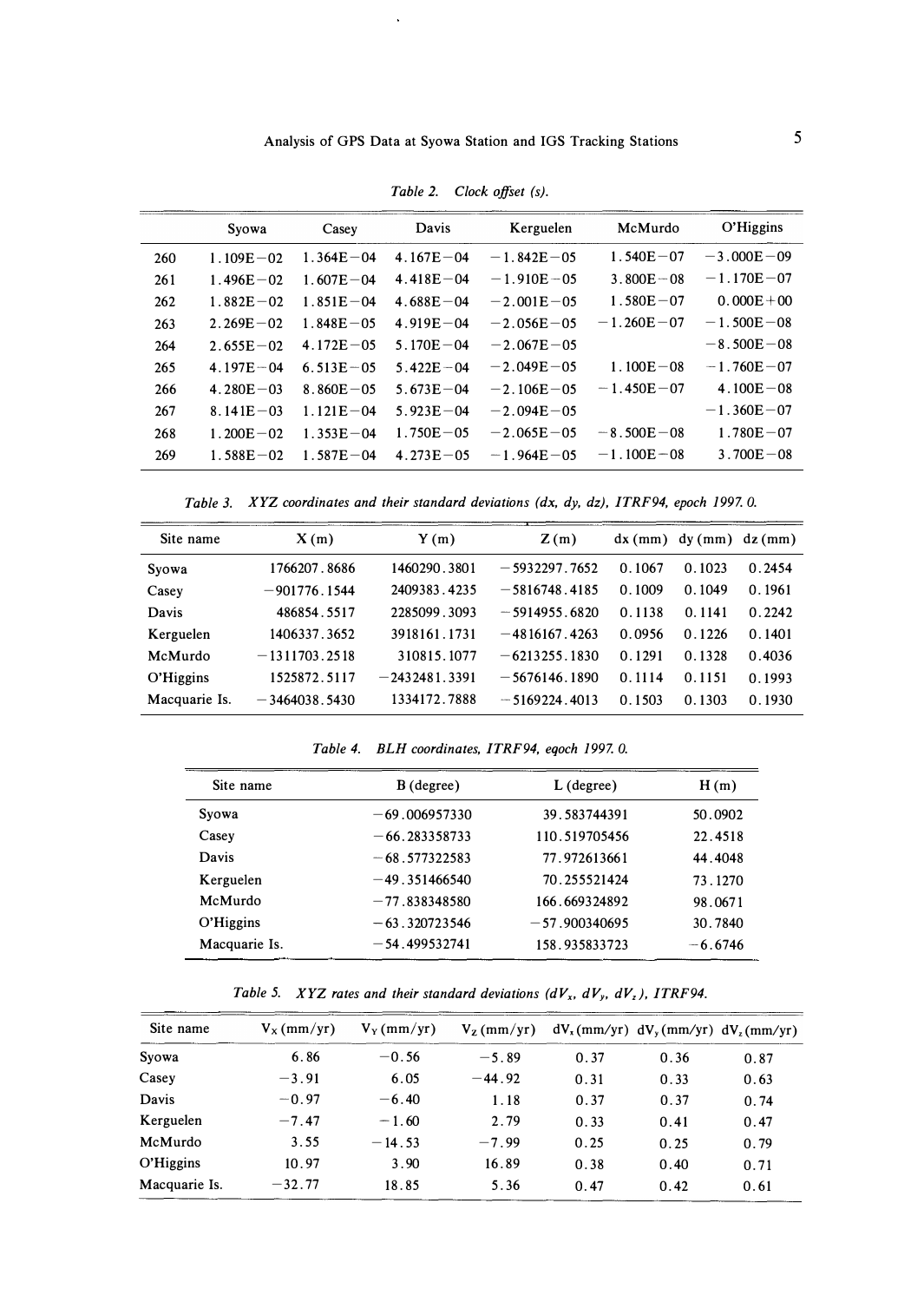| Site name               | $V_B$ (mm/yr) | $V_L$ (mm/yr) | $V_H$ (mm/yr) |      |      | $dV_B$ (mm/yr) $dV_L$ (mm/yr) $dV_H$ (mm/yr) |
|-------------------------|---------------|---------------|---------------|------|------|----------------------------------------------|
| Syowa                   | 2.49          | $-4.80$       | 7.26          | 021  | 0.34 | 0.93                                         |
| Casey                   | $-11.62$      | 1.54          | 43.95         | 0.18 | 0.32 | 0.69                                         |
| Davis                   | $-5.59$       | $-0.38$       | $-3.46$       | 0.22 | 0.37 | 0.79                                         |
| Kerguelen               | $-1.24$       | 6.49          | $-4.74$       | 0.14 | 0.30 | 0.62                                         |
| McMurdo                 | $-8, 34$      | 13.32         | 6.38          | 0.18 | 0.26 | 0.81                                         |
| $O'H$ <sub>iggins</sub> | 9.84          | 11.36         | $-13.96$      | 0.21 | 0.35 | 0.80                                         |
| Macquarie Is.           | 33.52         | $-5.81$       | 17.33         | 0.19 | 0.40 | 0.76                                         |

*Table 6. BLH rates and their standard deviations (dV<sub>B</sub>, dV<sub>L</sub>, dV<sub>H</sub>), ITRF94.* 



*Fig. 2. Velocity vector of the stations in Antarctica and the Euler Pole of the Antarctic plate (ITRF94, epoch 1997. OJ.* 

coordinates, respectively. XYZ and BLH components of the site velocity are listed in Table 5 and Table 6, respectively. Figure 2 shows the velocity vectors in ITRF94.

# 6. Plate Motion

We estimated the motion and the internal deformation of the Antarctic plate. First, strain rates are estimated to be about  $10^{-9}$ – $10^{-10}$  y<sup>-1</sup> from site coordinates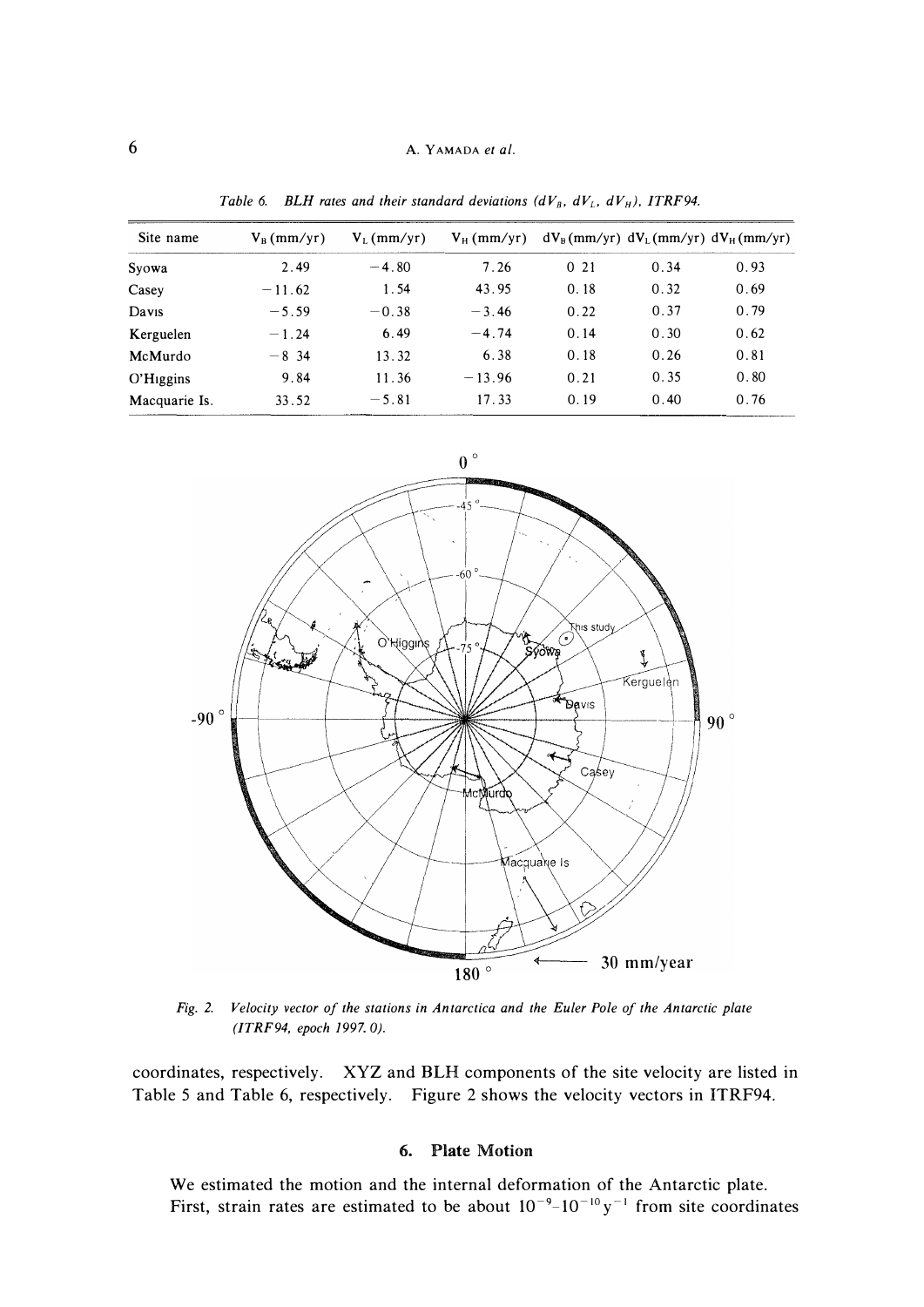|               | Latitude $N$ (deg) | Longitude $E$ (deg) | $\omega$ (deg/m.y.) |
|---------------|--------------------|---------------------|---------------------|
| This study    | 62.7               | $-128.4$            | 0.22                |
| LARSON et al. | 60.5               | $-125.7$            | 0.24                |
| NNR-A         | 63.1               | $-115.9$            | 0.24                |

*Table* 7. *Euler vectors of the Antarctic plate.* 

| Site name |        | This study |        | NNR NUVEL-1A |        | LARSON et al. |  |
|-----------|--------|------------|--------|--------------|--------|---------------|--|
|           | north  | east       | north  | east         | north  | east          |  |
| Syowa     | 0.2    | $-2.4$     | $-2.2$ | $-3.2$       | $-0.4$ | $-1.7$        |  |
| Casey     | $-2.2$ | $-1.8$     | $-3.4$ | $-0.3$       | $-2.2$ | $-0.7$        |  |
| Davis     | $-0.7$ | 1.0        | $-2.9$ | 1.7          | $-1.0$ | 2.0           |  |
| Kerguelen | 2.3    | 0.5        | 0.0    | 0.5          | 1.9    | 1.7           |  |
| McMurdo   | 1.6    | 4.3        | 2.7    | 6.2          | 2.2    | 4.9           |  |
| O'Higgins | $-0.5$ | $-1.5$     | 0.2    | $-4.1$       | $-0.7$ | $-1.5$        |  |

*Table 8. Comparison between the observations and the Euler vector model.* 

**and velocity. This result shows that the Antarctic plate moves as an almost rigid plate. Second, regarding the rigidity of the Antarctic plate, the Euler pole and angular velocity were estimated using velocity data at SYOG and the five IGS sites on the Antarctic plate (Table 7). The Euler pole is plotted in Fig. 2. Our result was compared with NNR NUVEL-lA (DEMETS** *et al.,* **1994) and LARSON** *et al.* **(1997) (Table 8). Since there is no significant difference among these results, it is confirmed that the Antarctic plate follows the NNR NUVEL-lA model, and Syowa Station is located on the stable interior of the Antarctic plate.** 

### **7. Conclusion**

**The GPS data at Syowa Station and IGS stations were analyzed by the Precise Point Positioning strategy using GIPSY-OASIS II. Data of Syowa Station have a time-tag trouble. Coordinates and site displacement velocities were estimated from time series of estimated coordinates in ITRF94. Internal deformation and the Antarctic plate Euler vector were estimated from SYOG and five IGS stations which are located on the Antarctic plate. The Antarctic plate does not show any significant internal deformation. Our Antarctic plate Euler velocity is compared with NNR NUVEL-lA (DEMETS** *et al.,* **1994), and an other result obtained through GPS analysis (LARSON** *et al.,* **1997). Since there is no significant difference among these three results, we confirmed that Syowa Station is located on the stable interior of the Antarctic plate.** 

#### **Acknowledgments**

**We would like to thank JARE for providing GPS data from Syowa Station. We would like to thank Dr. K. HEKI, Earth Rotation Division and Mizusawa Astrogeodynamics Observatory, for letting us use his program to estimate the Euler pole**